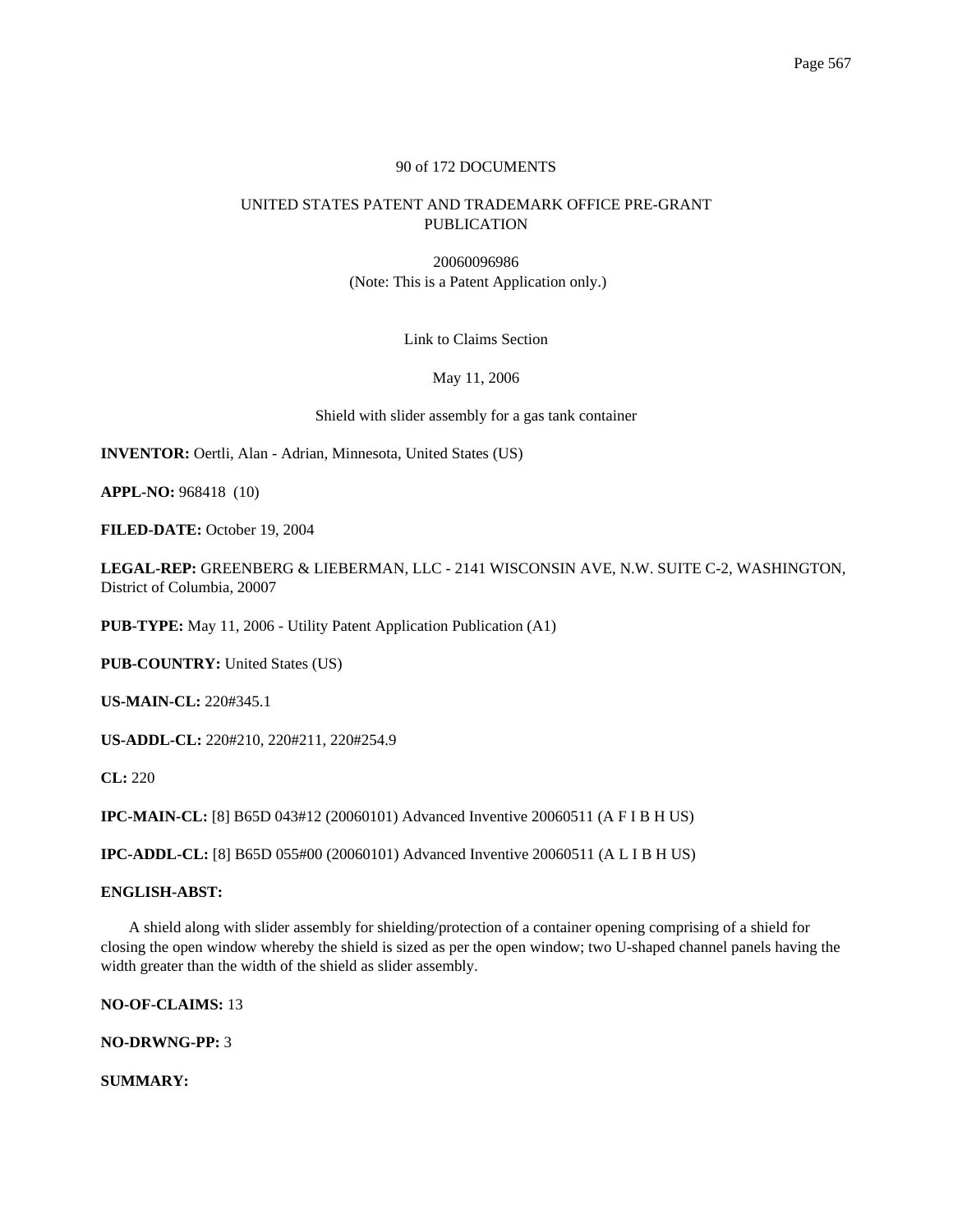#### BACKGROUND OF INVENTION

[0001] 1. Field of Invention

[0002] This invention relates to a shield with slider assembly for a Gas Tank Dome and has for its objective to provide an improved construction of shield with slider, which enables the forward protection to the Gas Tank.

#### [0003] 2. Description of Related Art

[0004] In the field of protection of high-pressure reservoirs/tanks like cylinders for transportation of compressed gases from gas fields to consumers, manufacture and operation of storages, containers of gas welding and cutting equipments, cylinders with air-oxygen mixture for breathing apparatuses, etc, the multi-space reservoirs/tanks are used, which has dome type, closed spherical, cylindrical, conical or combination communicating containers nested on into the other and installed with clearance for keeping gas cylinders isolated from each other. The multi space containers are used to cover the cylinders from the outer atmosphere for some specific reasons.

[0005] The invention proposes a shield to cover up the openings of the containers so that the tank is made safe and covered from outside. It has been observed that the different openings in the reservoirs are kept which are required during operation of the gas cylinders and thus are attacked by the atmospheric hazards and also the pests, animals, birds etc. Since the gas stored in the cylinders are sensitive and at high pressure, the safety parameters are required to be fulfilled to prevent the individuals from any accident. The containers can have several openings for different purposes.

[0006] Often the shields which are used to cover the openings are made of some resin or cloth which are nor durable and also the protection is lost in case of wind or snow. These kinds of shields also have less shelf life. The shield also does not withstand the attacks of snakes, pests, wasps or smaller animals and insects.

[0007] The aforesaid shields are replaced by durable metal, plastic or wooden shields which do-not satisfy the needs since the shields do not have any support or housing means which can withstand the outside atmospheric pressures like wind etc.

#### SUMMARY OF THE INVENTION

[0008] The present invention relates to a shield with a slider assembly so that the aforesaid difficulties can be met. Moreover it may be easy in operation of opening and closing.

[0009] A shield along with slider assembly for shielding/protection of a container opening comprising of a shield for closing the open window whereby the shield is sized as per the open window. Two U-shaped channel panels, having the width greater than the width of the shield, as slider assembly. Wherein the U shaped channel panels are fitted with the boundary of the opening and are perpendicular/vertical to the ground.

[0010] The principle objective of the present invention is to provide a shield with a slider assembly, which shields the opening of the outer reservoir

[0011] The second objective of the present invention is to provide which is wind and pressure resistant.

[0012] The third objective of the present invention to provide a resting means to the shield so that stability to the shield can be provided and also the protection to the base of the container can be achieved.

[0013] The fourth objective of the present invention is to provide a simple reliable and low cost shield with a slider assembly.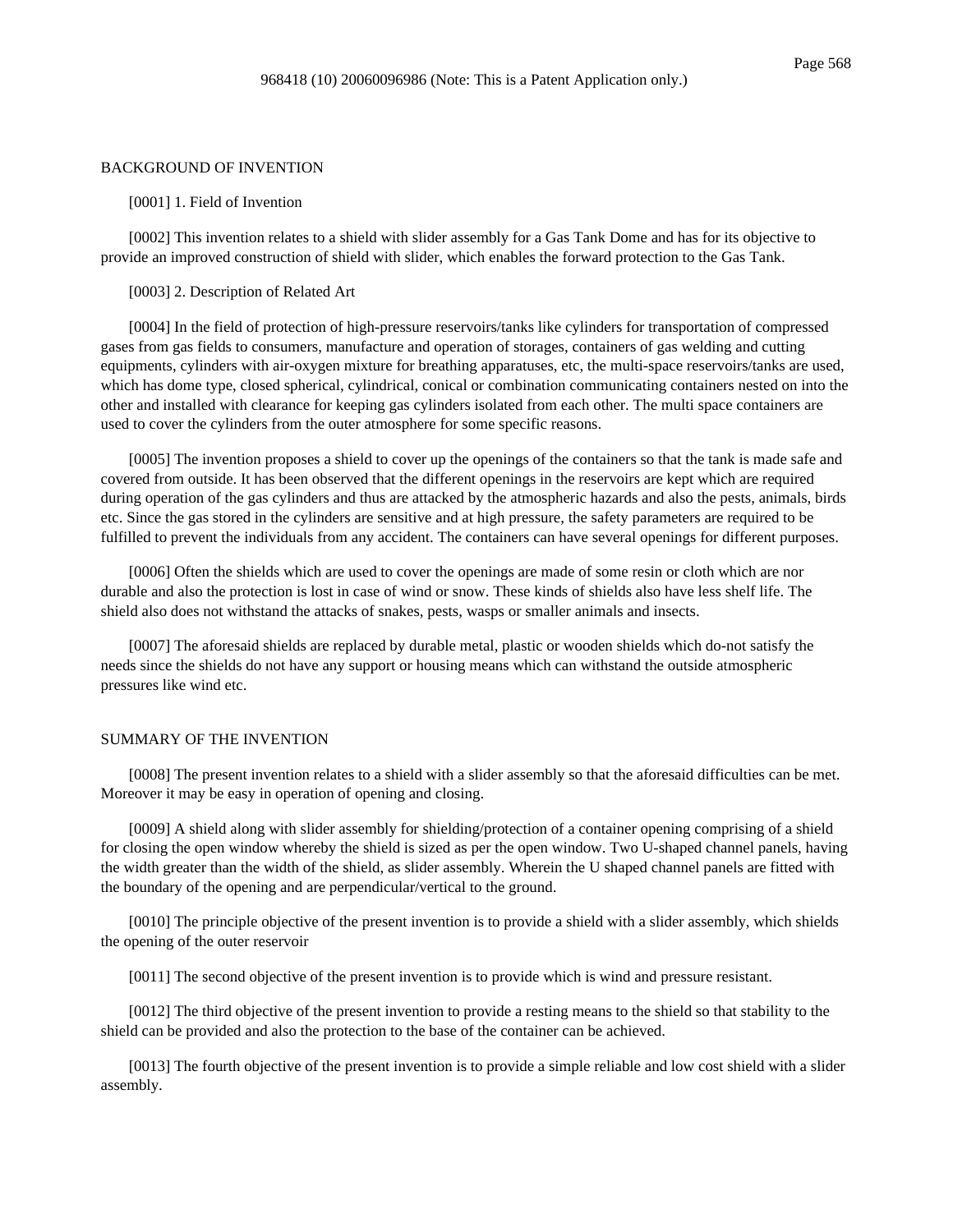[0014] The fifth objective of the present invention to provide a shield connected with a channel for sliding required for easy opening and closing of the shield.

[0015] The sixth objective of the present invention is to make the shield water and termite resistant.

[0016] The seventh objective of the present invention is to make a shield, which is lightweight, strong and user friendly so that it can last long.

[0017] The eighth objective of the present invention is to provide a sliding channel, which is free from all obstructions i.e. with minimum friction.

[0018] The ninth objective of the present invention is to provide a shield assembly, which is versatile and can be used in any type of reservoir.

[0019] The tenth objective of the present invention is to provide space in the shield so that, it can accommodate the nozzle, pipe fittings etc. through it.

[0020] The eleventh objective of the present invention is to provide arrangements so that no further welding/fitting or disturbance to the container is done. Rather the shield should be designed/modified so that the shield itself fulfills the needs.

[0021] The twelfth objective of the present invention is to provide locking means to the shield.

[0022] The thirteenth objective of the present invention to provide means for automatic opening and closing of the shield assembly, using combination of electric motor and pulley.

### **DRWDESC:**

### BRIEF DESCRIPTION OF THE ACCOMPANYING DRAWINGS

[0023] FIG. 1 illustrates a front view of a cylinder.

[0024] FIG. 2 illustrates a front view of a cylinder with the present invention employed.

[0025] FIG. 3 illustrates a front view the present invention.

[0026] FIG. 4 illustrates a bottom view of the present invention.

[0027] FIG. 5 illustrates a front view of an alternate embodiment.

### **DETDESC:**

## DETAILED DESCRIPTION OF THE INVENTION

[0028] The high-pressure reservoirs and cylinders for transportation/preservation/distribution of compressed gases from gas fields to consumers, are required to the protected from the atmospheric changes since body of the reservoirs if subjected to atmospheric changes, corrodes the outer layer and may cause accidents. Therefore to prevent the effect of atmosphere, the reservoirs/cylinders are kept inside containers, the containers are of many shapes as per the requirement or as per the shape of the cylinders. They can be dome shaped, spherical, cylindrical, and cubical or any other figures as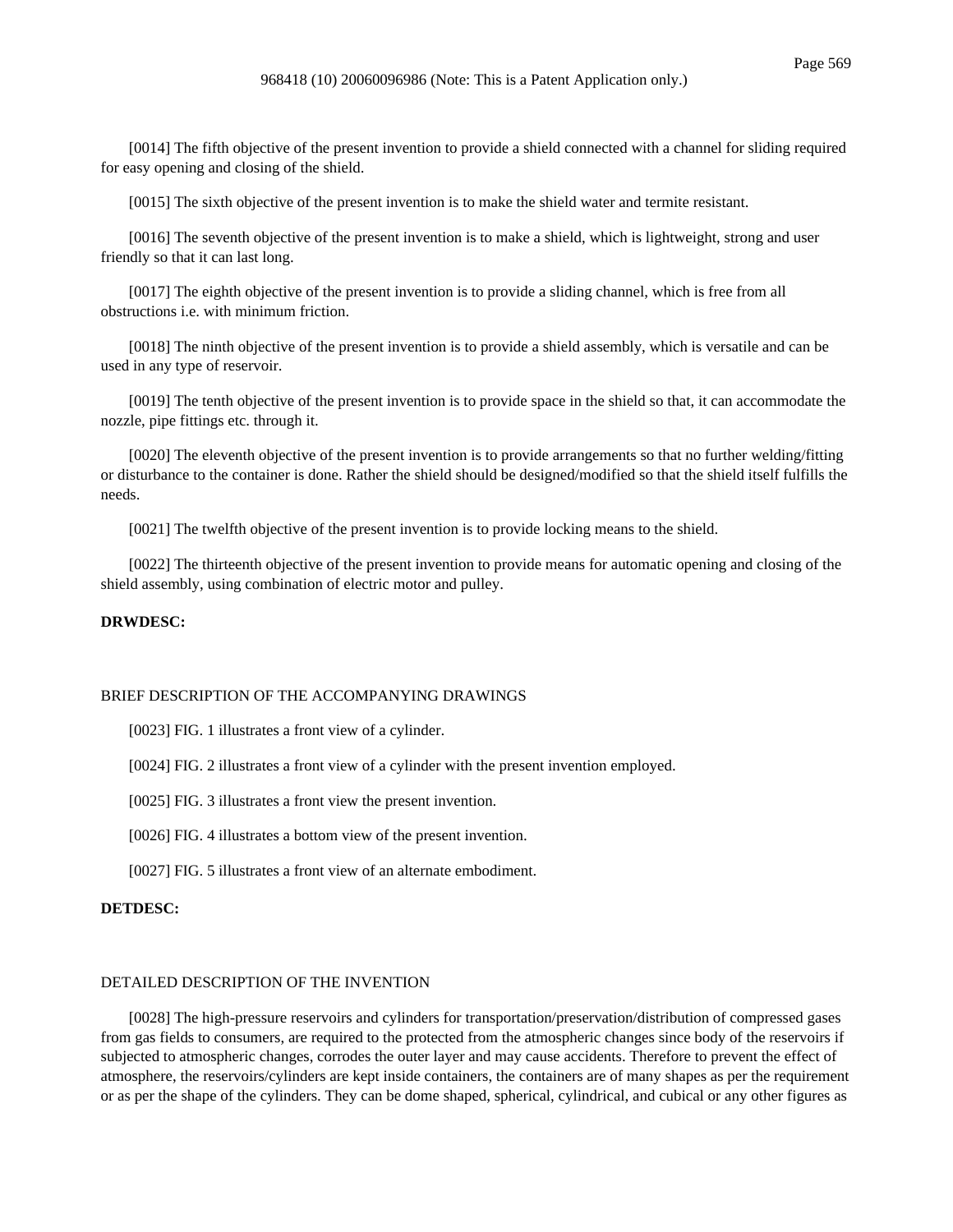desired or needs. For different operations of the cylinders the cylinders are joined with different type of pipefittings, which comes out of the container via one or many openings in the container. These containers are so made such that they can withstand the atmospheric changes. They are therefore kept in the open.

[0029] Since the containers are having one or many openings and are also kept in the open, the containers are utilized by pests, rodents, wasps, snakes, small animals or insects etc for their home. The rain, snow, hails, moisture etc can also pass through the openings. Therefore it is seen that the sole purpose of the containers are not being fulfilled.

[0030] According to the present invention there is provided a solution to the aforesaid problem by introducing a shield to the openings/windows. The shield is acting as a closing means for the opening/window and can be opened and closed whenever needed by the operator/user.

[0031] As shown in FIG. 1 the container (10) has an opening (20) that allows unwanted pests to dwell inside.

[0032] FIG. 2 shows a shield (30) to cover opening (20) of container (10). The shape and size of the shield (30) is made respectively to the opening (20) of the container (10). The material of the shield (30) is so selected which is a non-corrosive material, which is resistant to the atmosphere. The material of the shield (30) can be, but is not limited to, firs resistant. The material can be any lighter metal like steel, aluminum, brass etc. The non-metals like plastics, polymers etc can also be used which fulfills the above-said requirements.

[0033] The shield (30) has a sliding channel (40) (as shown in FIG. 3) to allow the shield (30) to sliding in and out of opening (20). The sliding channel (40) is U-shaped and extends [Threequarters] of the way around the shield (10). The width of the sliding channel (40) is slightly greater than the width of the walls (25) of the opening (20) which is just enough for the free movement of the shield (30) in and out of opening (20).

[0034] FIG. 4 shows a view of the shield (30) from the bottom. FIG. 4 give a closer look at the sliding channel (40) and the walls (25) of the opening (20) fitting inside the U-shaped sliding channel (40). The walls (25) of the opening (20) fit in between the walls (45) of the sliding channel (40) to insure a clean fit of the shield (30) into the opening (20).

[0035] In an alternate embodiment shown in FIG. 5 the sliding channels (50) are separate from the shield (30) and can be welded to the frame of the opening (20). Care must be taken in welding so that the sliding channels (50) are perpendicular to the base and also the distance between the two channels is made such that it can accommodate the shield (30) through it. The shield (30) can move freely inside the channels.

[0036] In another embodiment of the present invention the shield (30) are so designed so that they have space for accommodating the pipe assembly (15) through them of as shown in FIG. 1. The space of accommodation can vary with respect to the area of the fittings.

[0037] In another embodiment of the present invention there is provided a conventional mechanism of locking means for security reasons. The lock can be a conventional lock wherein the lever for locking can be made attached to the body of the container (10). The conventional lock can be located on the shield (30) and a loop or hook or any conventional lock receiver can be located on the container (10) itself. The locking means can only be used if required by the operator/owner/user.

[0038] In yet another embodiment of the present invention there is provided an electric motor and a pulley arrangement for automatic opening and closing of the shield. The electric motor is attached on the top of the window connected with a pulley. The pulley is connected with a thread and further connected with the shield by means of a stud. The stud may be welded to the shield body such that it cannot be a hindrance in the movement of the said shield. The motor can be made operable by means of a switch, which may attached to a suitable position, which may be on the body of the container, base or anywhere else.

[0039] The above-described embodiments of the invention are intended to be examples of the present invention.